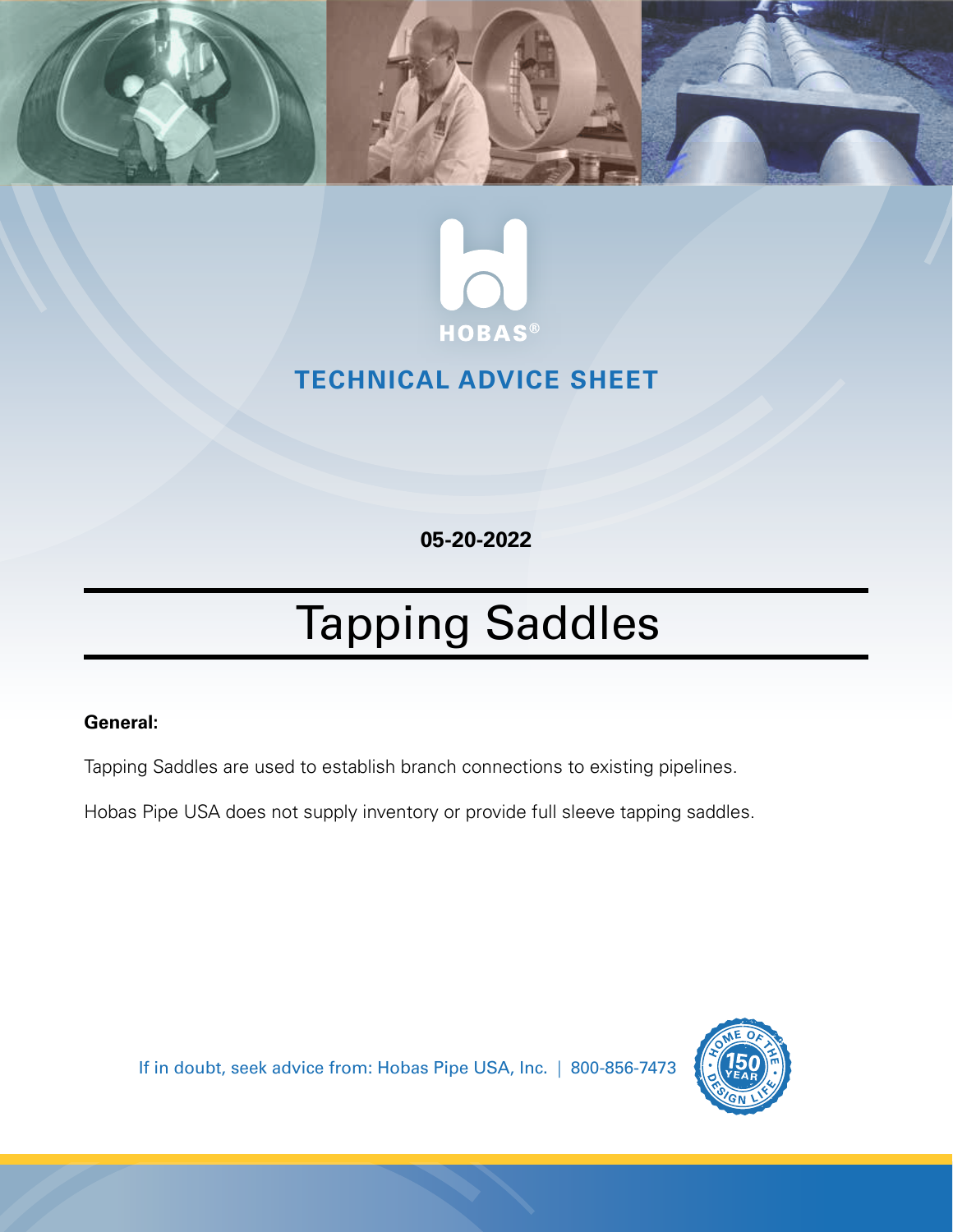

Tapping Saddles - 05-20-2022 - Page 2

### **Guidelines regarding saddles:**

- · The full sleeve tapping saddles are required to be full circumferential and full face gasketed
- · The sleeve tapping saddles shall be of high strength steel or equal having a wide body which conforms to and reinforces the pipe.
- · Flexible steel or stainless steel (steel with appropriate corrosion protection should be used
	- Epoxy Coated etc.) full sleeve tapping saddles are best suited to ensure that a good seal is accomplished on the pipe
- · It is recommended that a 1/8" by 40 durometer rubber pad be installed between the full sleeve tapping saddle and the pipe over the entire bearing surface.
- · Gussets must be used on the sleeve tapping saddle at the bolt flange to prevent the saddle from bending inward and pinching the pipe when the bolts are torqued. (This may require a modified saddle to prevent inward bending as it is tightened. (Consult with the saddle manufacture informing them that the installation is for flexible pipe.)
- · The pressure rating of the full sleeve tapping saddle must meet the required operating and surge pressure for the application
- · Please consult with Hobas Pipe to ensure torque from bolt tightening of saddle does not exceed contact pressure limit of pipe.
- · Ensure fully support the pipe, before the sleeve tapping saddle is installed and after completed installation